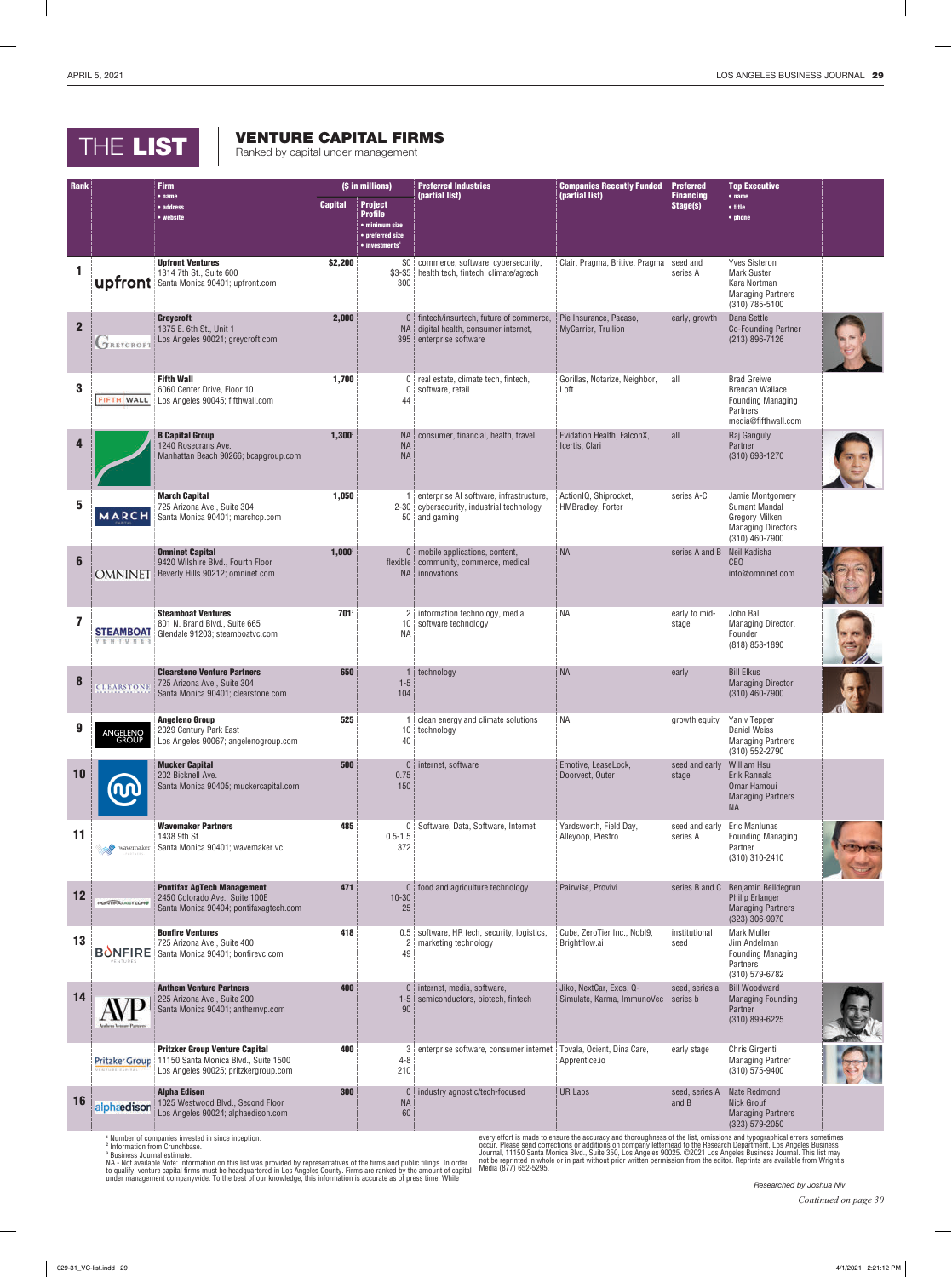## VENTURE CAPITAL FIRMS *Continued from page 29*

| <b>Rank</b> | <b>Firm</b>                          |                                                                                                                                                                   | (\$ in millions) |                                                                                                              | <b>Preferred Industries</b>                                                                            | <b>Companies Recently Funded</b>                                                                                             | <b>Preferred</b>             | <b>Top Executive</b>                                                                                                   |                          |
|-------------|--------------------------------------|-------------------------------------------------------------------------------------------------------------------------------------------------------------------|------------------|--------------------------------------------------------------------------------------------------------------|--------------------------------------------------------------------------------------------------------|------------------------------------------------------------------------------------------------------------------------------|------------------------------|------------------------------------------------------------------------------------------------------------------------|--------------------------|
|             |                                      | • name<br>• address<br>• website                                                                                                                                  | <b>Capital</b>   | <b>Project</b><br><b>Profile</b><br>• minimum size<br>• preferred size<br>$\bullet$ investments <sup>1</sup> | (partial list)                                                                                         | (partial list)                                                                                                               | <b>Financing</b><br>Stage(s) | $•$ name<br>• title<br>• phone                                                                                         |                          |
| 17          | <b>TOUCHDOWN</b><br>V E N T U R E    | <b>Touchdown Ventures</b><br>10250 Constellation Blvd., Suite 100<br>Los Angeles 90067; touchdownvc.com                                                           | \$274            | NA<br><b>NA</b>                                                                                              | NA industry agnostic                                                                                   | Athennian, Jackpocket, Steno, all<br>Kasa Living                                                                             |                              | <b>Scott Lenet</b><br>President<br>info@touchdownvc.com                                                                |                          |
| 18          | <b>KAIROS</b><br>VENTURES<br>(kV)    | <b>Kairos Ventures</b><br>9440 S. Santa Monica Blvd., Suite 710<br>Beverly Hills 90210; kairosventures.com                                                        | 251              | 0.5<br>$2 - 5$<br>55                                                                                         | life and physical sciences                                                                             | Actinia, AetherTouch,<br>Amorphology, Behavioral<br>Signal Technologies,<br>FastDetect                                       | seed, series A               | Jim Demetriades<br><b>Managing Partner</b><br>$(310)$ 271-1866                                                         |                          |
| 19          | ACRE                                 | <b>Acre Venture Partners</b><br>1512 16th St.<br>Santa Monica 90404; acre.vc                                                                                      | 250              | 0 <sup>1</sup><br>$3-5$<br><b>NA</b>                                                                         | agtech, foodtech, consumer                                                                             | Uplifting Results Labs, Back<br>to the Roots, Meati Foods,<br>Mori                                                           | seed, series A               | Gareth Asten<br>Lucas Mann<br><b>General Partners</b><br>hello@acre.vc                                                 |                          |
| 20          | VENTURE                              | <b>CrossCut Ventures</b><br>3110 Main St., PH<br>Santa Monica 90405; crosscut.vc                                                                                  | 221 <sup>2</sup> | <b>NA</b>                                                                                                    | 0.5 consumer internet, enterprise software<br>and gaming                                               | Fuzzy, HiveWatch, Teampay,<br>Pacaso                                                                                         | seed, series A               | <b>Brian Garrett</b><br><b>Brett Brewer</b><br><b>Rick Smith</b><br><b>Managing Directors</b><br>(310) 450-2924        |                          |
| 21          | CORE<br>INNOVATION<br><b>CAPITAL</b> | <b>Core Innovation Capital</b><br>1680 Vine St., Suite 606<br>Los Angeles 90028; corevc.com                                                                       | 220              |                                                                                                              | 0 financial services, payments, specialty<br>1-7 credit, future of work, health care,<br>50 insuretech | Mighty Buildings, Yotta<br>Savings, Brigit, Bestow                                                                           | series A.<br>seed, growth    | Arjan Schutte<br><b>Founding Managing</b><br>Partner<br>Kathleen Utecht<br><b>Managing Partner</b><br>$(323)$ 951-1505 |                          |
| 22          | powerplant<br><b>VENTILEES</b>       | <b>PowerPlant Ventures</b><br>832 Hermosa Ave.<br>Hermosa Beach 90254; powerplantvc.com                                                                           | 207              | $\mathbf{0}$<br>5<br>20                                                                                      | plant-based food and beverage, food<br>technology, agriculture technology                              | Zico, Rae Wellness                                                                                                           | series A and B               | Kevin Boylan<br><b>TK Pillan</b><br>Mark Rampolla<br>Dan Gluck<br><b>Partners</b><br>info@powerplantvc.com             |                          |
| 23          |                                      | <b>Palisades Growth Capital</b><br>11726 San Vicente Blvd., Suite 450<br>Los Angeles 90049; palisadesgrowth.com                                                   | 200              | $5 - 7$<br>23                                                                                                | 5 software, mobile, technology-enabled<br>businesses                                                   | ΝA                                                                                                                           | growth                       | Anders Richardson<br><b>Managing Partner</b><br>(310) 571-6214                                                         |                          |
|             | Birmilli proved David?               | <b>California Technology Ventures</b><br>670 N. Rosemead Blvd., Suite 201<br>Pasadena 91107; ctventures.com                                                       | 200              | 0.5<br>$2 - 5$<br>49                                                                                         | information technology, life science                                                                   | Clear Flow Inc., CyMedica<br>Orthopedics Inc., Spencer<br>Health Solutions Inc.                                              | all                          | Alexander Suh<br><b>William Hanna</b><br><b>Managing Directors</b><br>(626) 351-3700                                   |                          |
| 25          |                                      | M13<br>1920 Olympic Blvd.<br>Santa Monica 90404; m13.co                                                                                                           | 188              | NA !<br>45                                                                                                   | NA fintech, gaming, ecommerce, health<br>care, housing, food                                           | River Financial, Clash, Rho<br><b>Business Banking, Prepared</b>                                                             | seed, series A               | Karl Alomar<br><b>Managing Director</b><br>press@m13.co                                                                |                          |
| 26          | <b>STRUCK</b>                        | <b>Struck Capital</b><br>2908 Colorado Ave.<br>Santa Monica 90044; struckcapital.com                                                                              | 150              | $\mathbf{0}$<br>64                                                                                           | technology, fintech, SaaS,<br>marketplaces                                                             | BlackCart, Mate Fertility,<br>Verifiable, Marco                                                                              | seed                         | <b>Adam Struck</b><br><b>Managing Partner</b><br>ir@struckcapital.com                                                  |                          |
|             | <b>SOUND))</b>                       | <b>Sound Ventures</b><br>9348 Civic Center Drive<br>Beverly Hills 90210; sound-ventures.com                                                                       | 150 <sup>3</sup> | <b>NA</b><br>ΝA                                                                                              | NA technology, entertainment                                                                           | Fondeadora, MainStreet,<br>Vendr, Chums                                                                                      | all stages                   | Ashton Kutcher<br>Guy Oseary<br>Principals<br>info@sound-<br>ventures.com                                              |                          |
| 28          |                                      | <b>Tiller Partners</b><br>10877 Wilshire Blvd.<br>Los Angeles 90024; tillerpartnersllc.com                                                                        | 148 <sup>3</sup> | <b>NA</b><br><b>NA</b>                                                                                       | NA health, food, consumer, technology                                                                  | <b>NA</b>                                                                                                                    | all                          | Csaba Konkoly<br>General Partner<br>info@tillerpartnersllc.com                                                         |                          |
| 29          | CALIBRATE >                          | <b>Calibrate Ventures</b><br>130 W. Union St.<br>Pasadena 91103; calibratevc.com                                                                                  | 143              | 14                                                                                                           | NA advanced software, automation and<br>4-6 aritifical intelligence technologies                       | HealthTensor, Parallel<br>Domain, Diveplane, Talage                                                                          | early                        | Jason Schoettler<br>Kevin Dunlap<br><b>Founding Partners</b><br>(626) 639-8312                                         |                          |
| 30          |                                      | <b>Fika Ventures</b><br>10960 Wilshire Blvd., Suite 1415<br>Los Angeles 90024; fika.vc                                                                            | 118              | $1 - 2$<br>42                                                                                                | 0.5 enterprise software, fintech,<br>marketplaces, digital health                                      | Formative, Backbone,<br>Cerebrae                                                                                             | seed                         | <b>TX Zhuo</b><br>Eva Ho<br><b>General Partners</b><br>info@fika.vc                                                    |                          |
| 31          | Mac <sub>on</sub>                    | <b>MaC Venture Capital</b><br>6255 Sunset Blvd., Suite 1060<br>Los Angeles 90028; macventurecapital.com                                                           | 117 <sup>2</sup> | ΝA                                                                                                           | NA edtech, fintech, ecommerce, health<br>NA care, media                                                | Stoke Space Technologies,<br>Ox, Epsilon3, Preveta                                                                           | early stage                  | <b>Marlon Nichols</b><br><b>Adrian Fenty</b><br><b>Managing Partners</b><br><b>NA</b>                                  |                          |
| 32          | FRONTIER                             | <b>Frontier Venture Capital</b><br>100 Wilshire Blvd.<br>Santa Monica 90401; frontiervc.com                                                                       | 102              | 0.03<br>81                                                                                                   | 0 mobile-driven technologies                                                                           | <b>NA</b>                                                                                                                    | early                        | David Cremin<br><b>Managing Partner</b><br>(424) 354-2244                                                              |                          |
| 33          |                                      | <b>Baroda Ventures</b><br>BARODA 245 S. Beverly Drive<br>Beverly Hills 90212; barodaventures.com<br><sup>1</sup> Number of companies invested in since inception. | 100              | 74                                                                                                           | 0.1 information technology, internet,<br>0.1-1 ecommerce, blockchain                                   | ΝA<br>every effort is made to ensure the accuracy and thoroughness of the list, omissions and typographical errors sometimes | seed, early<br>stage         | David Bohnett<br>Founder<br>(310) 276-0005                                                                             | $\overline{ }$<br>$\geq$ |

<sup>1</sup> Number of companies invested in since inception.<br><sup>2</sup> Information from Crunchbase.<br><sup>3</sup> Business Journal estimate.<br>NA - Not available Note: Information on this list was provided by representatives of the firms and public

every effort is made to ensure the accuracy and thoroughness of the list, omissions and typographical errors sometimes<br>occur. Please send corrections or additions on company letterhead to the Research Department, Los Angel